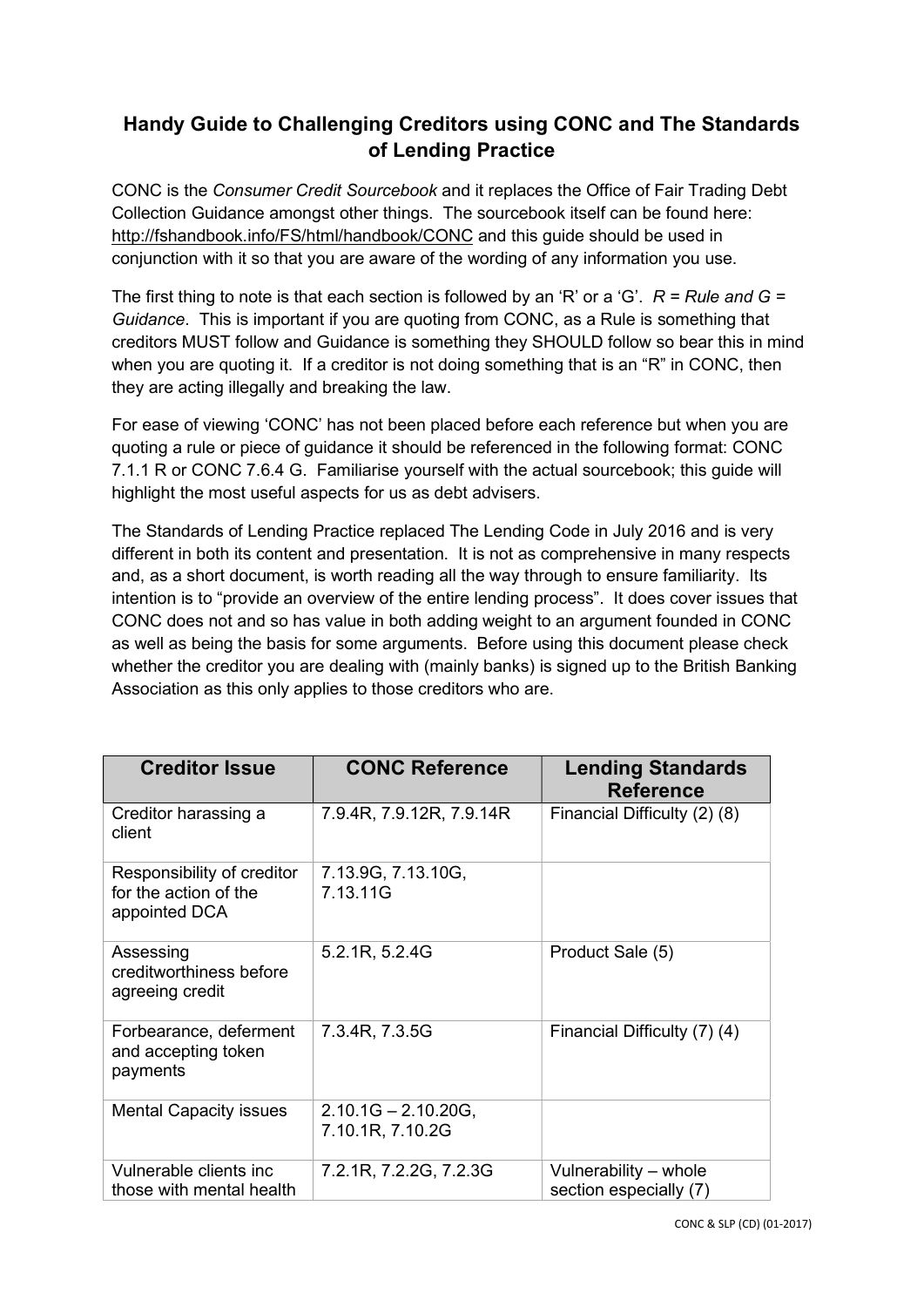| issues                                                                                                                              |                                                                              | Financial Difficulty (12b)<br>(12c) |
|-------------------------------------------------------------------------------------------------------------------------------------|------------------------------------------------------------------------------|-------------------------------------|
| Not dealing with<br>appointed third party                                                                                           | $7.12.2R(7.12.3R - when$<br>appropriate for them to<br>refuse)               | Financial Difficulty (10)           |
| Misleading or unclear<br>communication with<br>debtor or third party                                                                | 7.9.2R, 7.11.1R, 7.11.2G,<br>7.11.3R, 7.11.7G, 7.11.9R                       |                                     |
| Failing to provide<br>information                                                                                                   | 7.4.1R                                                                       |                                     |
| Disregarding debtor<br>requests regarding<br>contact                                                                                | 7.9.4R                                                                       | Financial Difficulty (10)           |
| Premium rate numbers                                                                                                                | 2.6.3R, 2.6.4G, 7.9.5R                                                       |                                     |
| Creditor falsely implying<br>action can/will/has been<br>taken when legally<br>cannot be                                            | 7.11.6R, 7.11.7G, 7.11.8R,<br>7.11.1R, 7.11.3R                               |                                     |
| Information not being<br>passed between parties                                                                                     | 7.13.5G                                                                      | Financial Difficulty (10)           |
| Monitoring repayment<br>record and taking<br>appropriate action                                                                     | 6.7.2R, 6.7.3G                                                               | Financial Difficulty (3) (8)        |
| Refusing to negotiate<br>with a client developing a<br>repayment plan                                                               | 7.3.9R                                                                       | Financial Difficulty (3) (4)        |
| <b>Creditor pressuring</b><br>debtor to pay more than<br>can afford or more than<br>the CFS offer or refusing<br>a reasonable offer | 7.3.4R, 7.3.8G, 7.3.10R,<br>7.3.13G, 7.14.8R, 7.14.9R,<br>7.14.10R, 7.14.12G | Financial Difficulty (3) (4)        |
| Refusing to suspend<br>recovery action including<br>freezing interest and<br>charges                                                | 7.3.11R, 7.3.12G                                                             | Financial Difficulty (9)            |
| Continuing recovery<br>action on disputed or<br>settled debts or not<br>investigating                                               | 7.5.2R, 7.5.3R, 7.14.1R,<br>7.14.2G, 7.14.4R                                 |                                     |
| Inappropriate disclosure<br>of debt details                                                                                         | 7.9.6R, 7.9.7R, 7.9.8G                                                       |                                     |
| Attempting to enforce a<br>debt subject to a DRO or                                                                                 | 7.3.16G                                                                      |                                     |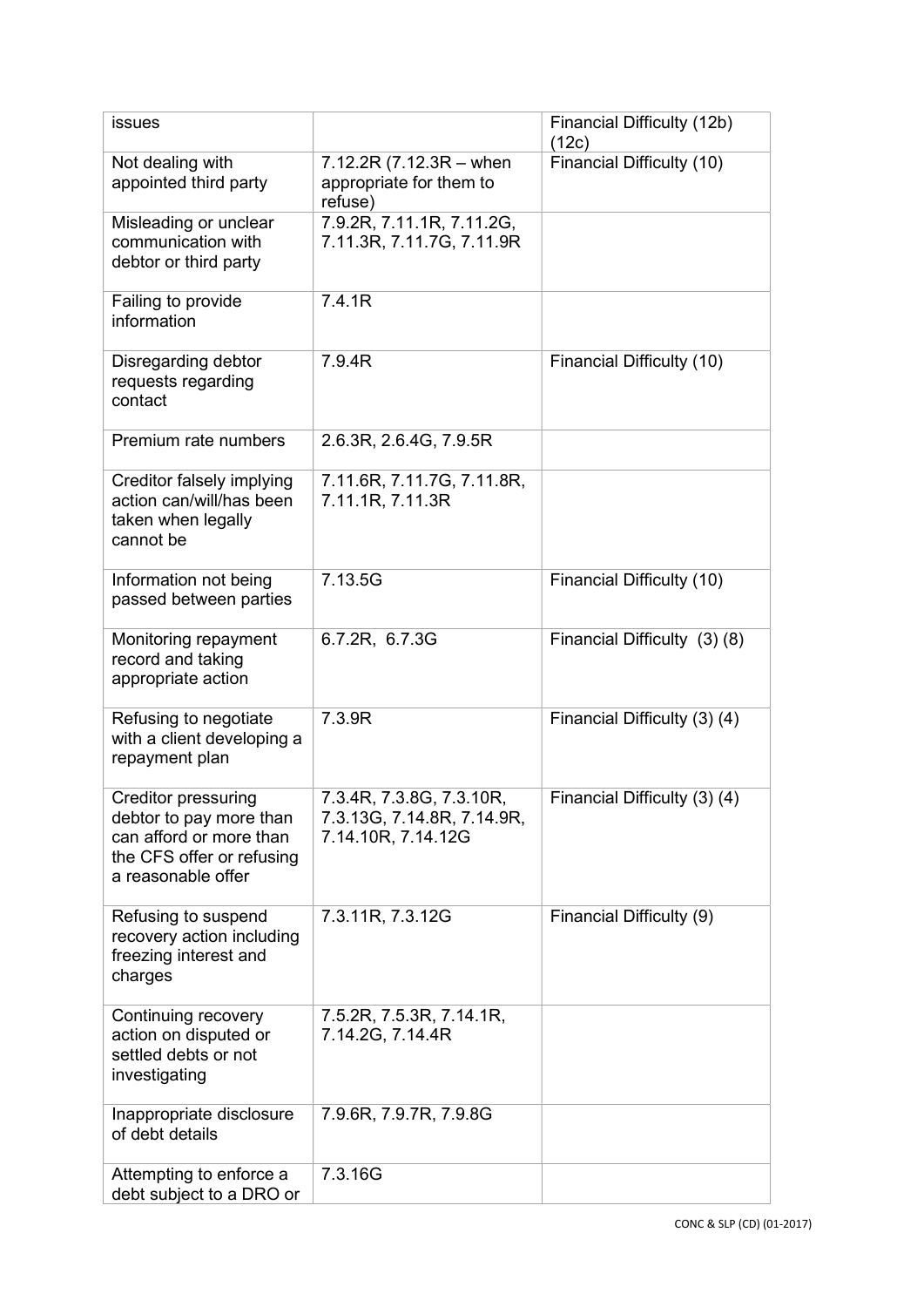| <b>Bankruptcy Order</b>                                                                                                                                            |                                                   |                          |
|--------------------------------------------------------------------------------------------------------------------------------------------------------------------|---------------------------------------------------|--------------------------|
| Creditor applying<br>unreasonable costs or<br>costs in absence of<br>contractual provision to<br>do so                                                             | 7.7.1G, 7.7.2R, 7.7.3R                            |                          |
| Creditors acting in a<br>threatening or unclear<br>manner when visiting.<br>Visiting known/suspected<br>vulnerable debtors.<br>Visiting inappropriate<br>locations | 7.9.4R, 7.9.14R, 7.9.15G                          |                          |
| Creditor being willing to<br>consider writing off debt<br>in appropriate situations                                                                                |                                                   | Financial Difficult (11) |
| Creditor seeking to<br>recover statute barred<br>debts                                                                                                             | 7.15.1G, 7.15.4R, 7.15.6R,<br>7.15.7, 7.15.8R     |                          |
| Creditor using a<br><b>Continuous Payment</b><br>Authority (CPA) in an<br>unreasonable or<br>disproportionate manner                                               | 7.6.3R, 7.6.4G, 7.6.5G                            |                          |
| Creditor using a CPA<br>after being informed that<br>debtor in financial<br>difficulty or suspects that<br>this is the case                                        | 7.6.3R, 7.6.5G, 7.6.6G,<br>7.6.7R, 7.6.8G, 7.6.9G |                          |
| Creditor not explaining<br>how a CPA can be<br>cancelled, discouraging<br>cancellation or not<br>cancelling when<br>requested                                      | 7.6.16R, 7.6.17R                                  |                          |
| Creditor amending a<br>CPA without informed<br>consent of debtor                                                                                                   | 6.7.24R                                           |                          |
| Continuing with CPA<br>when payments not<br>collected                                                                                                              | 7.6.13R                                           |                          |
| Payday lenders "rolling<br>over loans"                                                                                                                             | 6.7.20R, 6.7.21G, 6.7.22G,<br>6.7.23R             |                          |